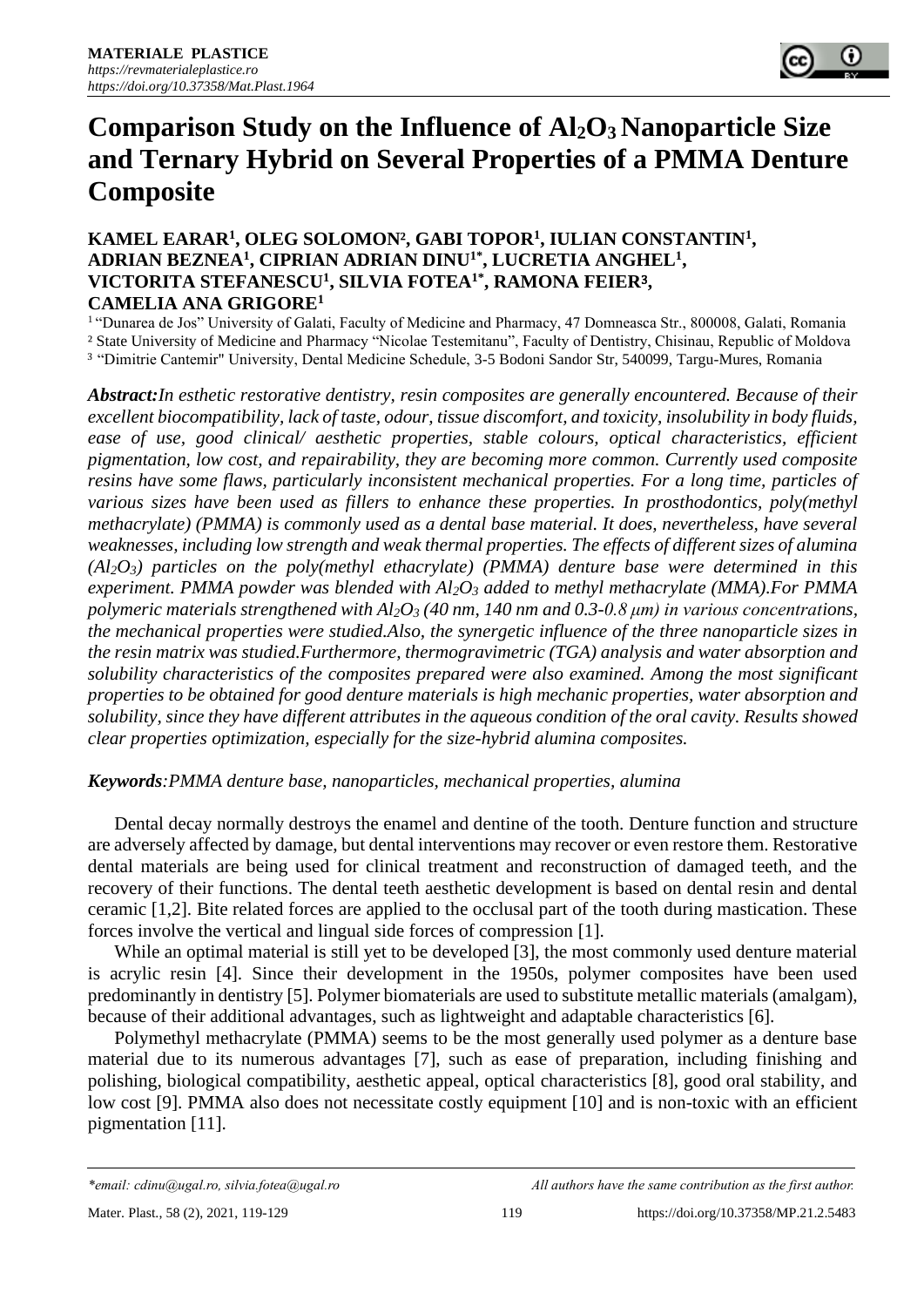The main disadvantage is that the pure PMMA denture basis mechanical properties do not comply with the appropriate manufacturing standard [12]. It is a resin with insufficient ductility [13], exhibits poor strength [8], low flexural strength, low resistance impact [14], ageing tendency [15], insufficient surface stiffness, and weak antibacterial properties [16], all of which can result in mechanical failure.

Composites and nano-composites as dental polymers have recently been developed [17]. With the integration of nanotechnology and engineering abilities in the dentistry field, better materials for dental applications have been developed [18].

Resin composites are the ideal medium in dental restorative applications due to their excellent biocompatibility, superior aesthetic properties as fillings, lower cost as compared to the ceramic materials, and good bonding potential to the tooth structure [19].

The majority of dental composites are made up of a polymer phase matrix and a dispersedphaseof inorganic fillers [20].The organic matrix is usually composed of polymethacrylates, epoxy andpolyethene [21, 22].Fillers are usually fabricated to respect diverse compositions, shapes and also size distributions, examples being glass or ceramic particles, fibres, nanotubes etc. Their role is to strengthen the polymer or polymer-system properties [5], which lead to aesthetic, optical and mechanical improvements. Also, nanoparticles have proven to enhance the dental material's resistance to wear and improve fatigue [23].

Due to the increased active surface of the nanoparticles that lead to high surface energy at the fillermatrix interface, these fillers can improve flexural strength. A significant increase in impact strength of an acrylic resin was observed after adding to the resin a mixture of  $1\%$  of  $ZrO<sub>2</sub>$  and TiO<sub>2</sub>, same concentration [24]. In another valuable study, the authors studied the inclusion of particles with enhanced rigidity in PMMA resins, which in turn resulted in increased wear resistance [25].

The mechanical characteristics of particle-polymer composites are affected by their particle size parameter [5]. Topouzi noted that, with the inclusion of  $0.25$  wt.% of  $SiO<sub>2</sub>$  nanoparticles of average size 12 nm, the fracture hardness of PMMA resin in provisional restoration dramatically improved [26]. In another study, the addition of nano-sized  $ZrO<sub>2</sub>$  particles, the authors concluded, have greatly improved PMMA denture base fracture resistance [27].

In addition to particle size, important in a PMMA resin composite, the choice of their quantity in the resin matrix is of great interest, also. In the distinct works the authors showed that flexural strength has increased at filler concentration of 7 wt.%, in an experiment that evaluated mechanical properties of PMMA reinforced with low concentrations of zirconia nanoparticles (1.5 wt.% up to 7 wt.%, and sizes ranging in the 2-15 nm interval) [27].

According to researchers worldwide, the addition of  $A_2O_3$  particles will lead to the strengthening of the mechanical properties of polymers. The addition of  $\leq 10 \mu m$  Al<sub>2</sub>O<sub>3</sub>particles in dental composites by 50 wt.% increased flexural performance by over 100% [28].Safarabadi and colleagues used in their research a mixture of hydroxyapatite  $(HA)$  and aluminium oxide  $(A_2O_3)$  nanoparticles to be incorporated in a PMMA dental materia I[29]. They concluded that a hybrid filler consisting of 10 wt.% HA and 6 wt.%  $Al_2O_3$  showed the maximum flexural strength.

For this study, the authors chose to opt for the use of threealuminium oxide nanoparticle sizes, 40 nm, 150 nm and 0.3-0.8 µm, and observe their influence on PMMA resin properties. From our knowledge, the influence of different sizes of  $Al_2O_3$  nanoparticles, and the use of all of them in a ternary hybrid, on the mechanical properties of the considered resin system has not been discussed.

## **2. Materials and methods**

#### **2.1. Materials**

Polymethyl methacrylate resin (PMMA, *Prod. No. 182265*) was used as a composite matrix. Benzoyl peroxide (BPO, *Prod.No.513474*), methylmethacrylate (MMA, *Prod. No. M55909*) and ethylene glycol dimethacrylate (EGDMA, *Prod. No. 335681*) were used in the acrylic mixing. The mentioned substances were acquired from Sigma Aldrich. The alumina nanoparticles were in nanopowder form  $(\alpha$ -Al<sub>2</sub>O<sub>3</sub>, Skyspring Nanomaterials Inc.) with different sizes (40 nm – *Prod. No. 1319NH*, 150 nm – *Prod. No.*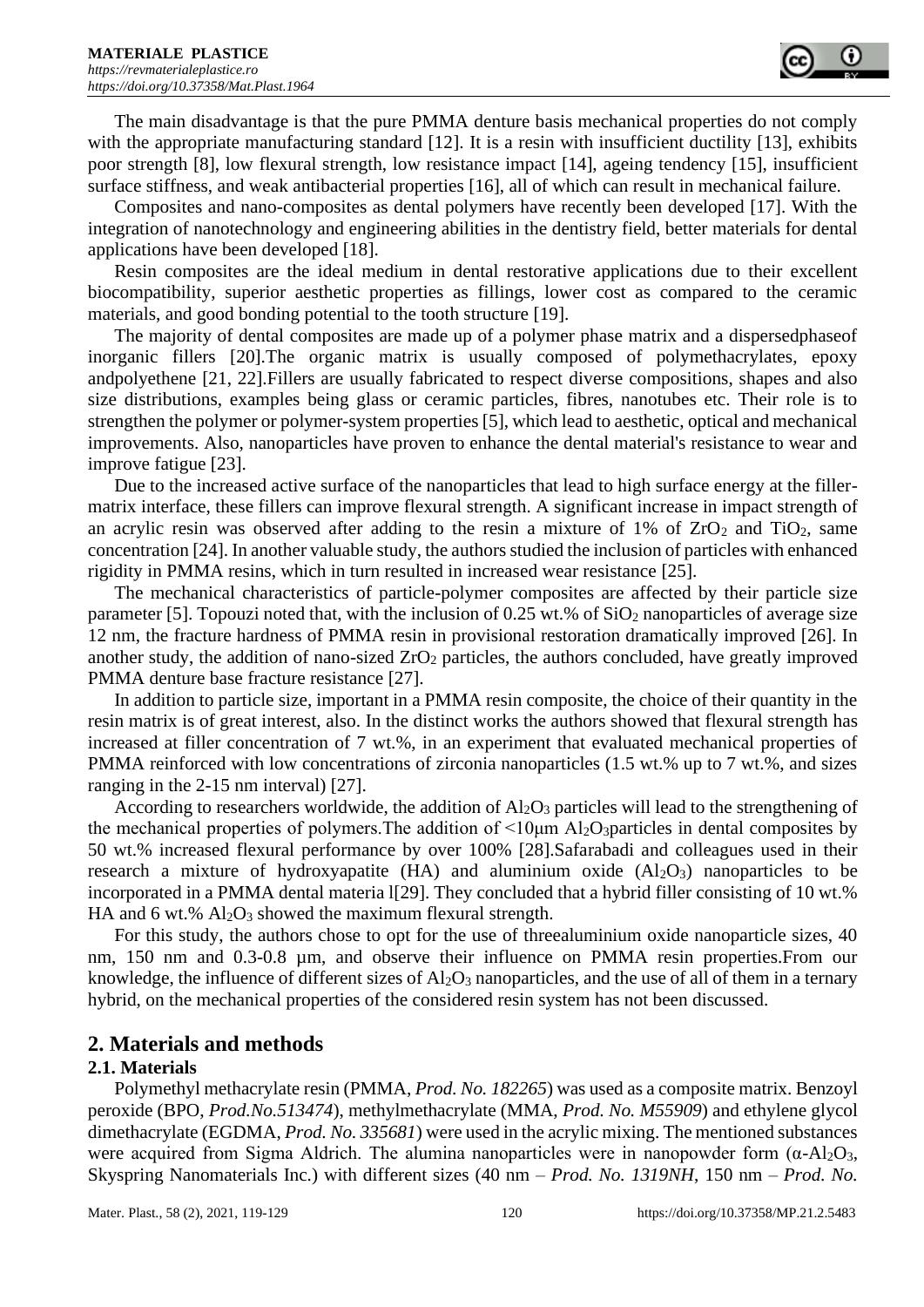

#### **2.2. Manufacturing of nanocomposites**

In the first step, the nanoparticles were mechanically mixed with the monomer solution (MMA and EGDMA, 9:1 ratio), for 1 h. Afterwards, PMMA and BPO powders were mixed with the monomer solution with a 2.5:1 ratio of powder to liquid. When the prepared solutions were viscous enough, the mixtures were transferred in desired moulds under temperatures gradually ranging from 70°C to 100°C for a total of 2 h, which was the heat polymerization step. Mixing was conducted in a light-enclosed environment. The summary of the compositions of the studied materials ispresented in Table 1.

| <b>Resin</b><br>group | Code     | <b>Fillertype</b><br>$\left  \right $ /size [nm] | <b>Fillerconcentration</b><br>$[wt. \%]$ |
|-----------------------|----------|--------------------------------------------------|------------------------------------------|
| I.                    | $P_0$    |                                                  |                                          |
| Π.                    | PA 40 6  | $Al_2O_3/40$                                     |                                          |
|                       | PA_150_6 | $Al_2O_3/150$                                    |                                          |
|                       | PA 500 6 | $Al_2O_3 / 500$                                  |                                          |
| $III.*$               | $P_1$    | $Al_2O_3/40/150/500$                             |                                          |
|                       | $P_6$    | $Al_2O_3/40/150/500$                             |                                          |
|                       | P 11     | $Al_2O_3/40/150/500$                             |                                          |
|                       | P 16     | $Al_2O_3/40/150/500$                             | 16                                       |

**Table 1.**Material compositions for the studies of this work

 *\*Note: All hybrid filler ratios are 1:1:1 by weight percentage*

In the case of the highest dimension alumina powder, for the sake of clarity, they will be noted as 500 nm. To support this statement regarding the choice of this name code, this powder was subjected to dimensional analysis by the DLS (Dynamic Light Scattering) method (DynaPro Plate Reader III, Wyatt Technology, USA). The result was an intensity size distribution, which resulted in a Z-Average Size of 0.523 microns, allowing us to namethe powder, converted to nanometers, as 500.

Three resin groups were prepared, which the first group is the unmodified PMMA resin (control group). The other two groups were divided into distinct subgroups. For group II, the subgroups are depending on the size of nanoparticles, whilst their concentrations do not differ, being set at 6 wt.%. In the case of group III, in the composition of these materials, the quantity of nanoparticles differs but also their concentration. However, in these subgroups, a mass ratio between the types of nanoparticles of 1:1:1 was fixed. Nevertheless, for all subgroups, a number of 5 samples were manufactured.

To reach dispersion levels, the filling volume fraction was low. As a remark, it is well established that inorganic fillers show good hydrophilicity, very high specific surface area and active chemical properties, which in response lead to an agglomeration tendency when mixed in high quantities [26]. As a response, the choice for these concentrations was with respect to agglomeration avoidance and the others researchers experience.

Following polymerization, all composite samples were surface polished with a polishing unit (Struers DPU-10, USA) with fine abrasive paper (500, 1000 and 1200), as declared in ISO 20795-1 standard.

#### **2.3.Experimental procedures**

Mechanical properties were determined with a universal testing machine-Instron 1122, USA.Fracture toughness tests were evaluated with respect to ISO 13586 standard, consisting of creating a fine and sharp crack on the notch with a scalpel blade. The sample size was kept at a notch length of 4 mm and 80 mm/ 10 mm/ 4mm. The displacement rate was 1 mm/min and a total of 10 specimens were tested from each composite type. Flexural strength testing was done following ISO 20795-1 standard. Sample size was 64 mm/ 10 mm/ 3.3 mm. The set crosshead speed was 5 mm/min. A total of 10 specimens were tested from each type. Hardness tests have been used effectively as an indirect means of measuring resinbased polymerization depth. In this study, the Vickers microhardness technique was respected. All samples were indented with a square-based pyramid indenter and load application of 300 g for 10 s.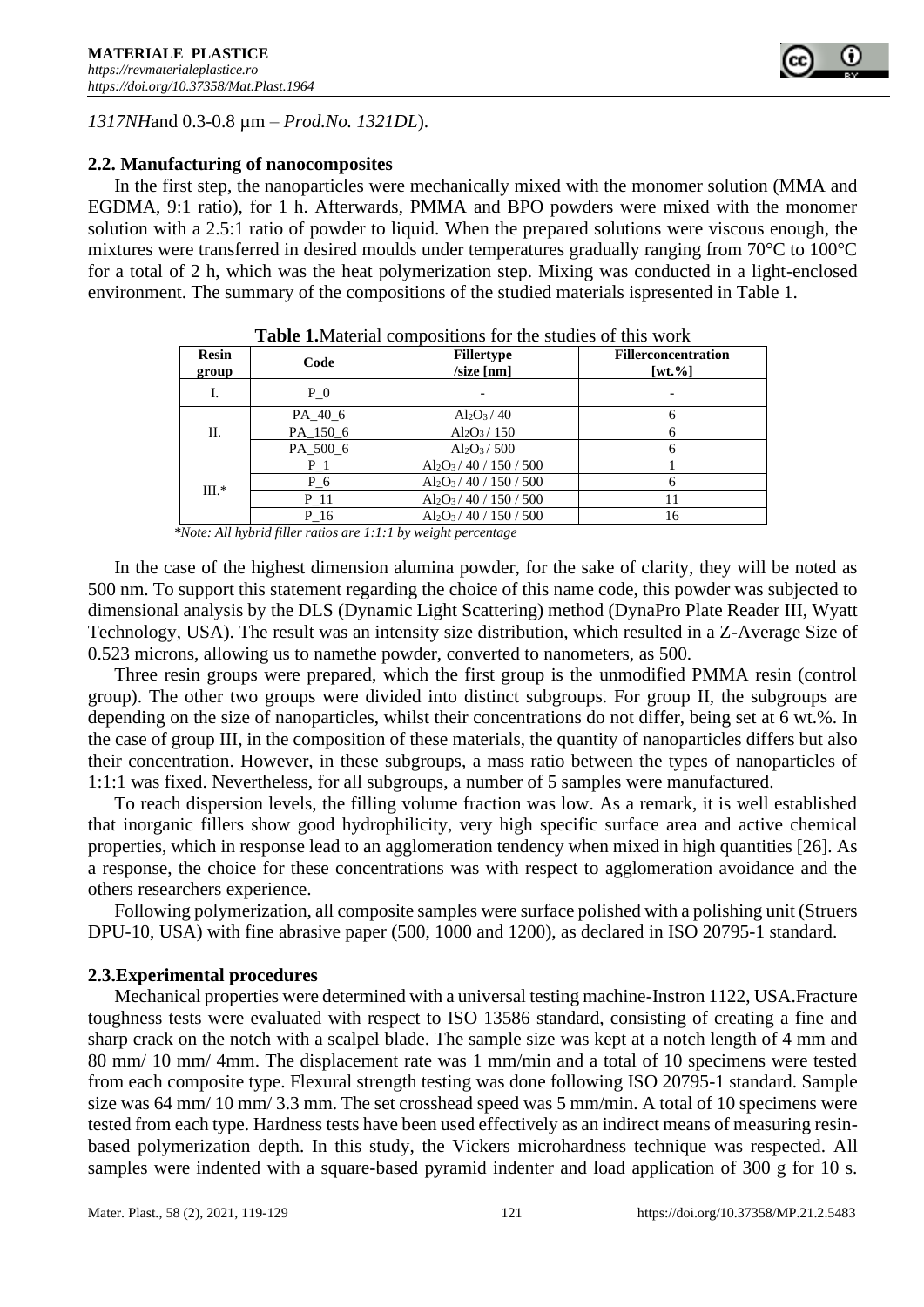Average hardness measurements were presented. Microhardness procedures were done with respect to the ASTM E384-89 standard.The thermogravimetric analysis (TGA) was used to observe the thermal stability of the obtained composites. A TGA 6 (Perkin Elmer, USA) instrument was used to determine thermal stability, with 10°C/min heating rate, in an inert gas (nitrogen) and a measuring interval from  $0^{\circ}$ C to 600 $^{\circ}$ C. Water absorption of the composites and the calculations were determined according to ISO 1567 standard. Firstly, specimens were dried at 37°C for 24 h and then weighted to find the sample dry mass. Afterwards, the samples were immersed in pure water (distilled) for upto 28 days and weighed again to determine the sample wet mass. Water solubility tests and the calculations of weight difference were performed with respect to the standard ISO 1567, also.

# **3. Results and discussions**

Loading (concentration), type and size of fillers are important criteria for improving the mechanical properties of dental composites.

Fracture toughness is a basic characteristic of material for determining the quality of the material if a crack occurs. Such fractures exist in brittle structures that cannot bend plastically or redistribute stresses. It is a great instrument in analysing material behaviour when cracks are intentionally generated. Flaws and cracks will typically develop spontaneously or nuclearly after a period of operation and rapid fractures can occur under mild mechanical stresses[5].

Figure 1 shows the fracture toughness of the studied composites. The control materials showed a fracture toughness value of 1.77 MPa  $m^{1/2}$ . After the addition of alumina particles in the resin structure, fracture toughness increases, regardless of size, type or concentration, when compared with the control group. In the case of the neat resin, high stress is concentrated in front of the notch. Composites of welldistributed nanoparticles have a more linear stress distribution, which improves toughness.



**Figure 1.** Fracture toughness of the studied samples

In group II composites, it is observed that the mechanical properties of particle–polymer composites are significantly influenced by particle size. It is observed that the 40 nm  $Al_2O_3$ -blended resin reached superior values, 2.21 MPa  $m^{1/2}$ , compared with the materials with higher particle sizes (150 nm and 500 nm alumina, 2.09 MPa m<sup>1/2</sup> and 1.93 MPa m<sup>1/2</sup>, respectively). It is possible that, due to the highest active surface area of the smallest nanoparticles, better interaction with the polymer chains can be obtained, and due to the smaller size, a higher number of interactions in the polymeric structure can be realized.

According to the literature [5, 30, 31], the addition of high-strength fillers is responsible for the increase in fracture toughness. Furthermore, toughening processes such as crack pinning/bowing, crack deflection, matrix–filler interactions, and crack bridging improved resistance to crack propagation.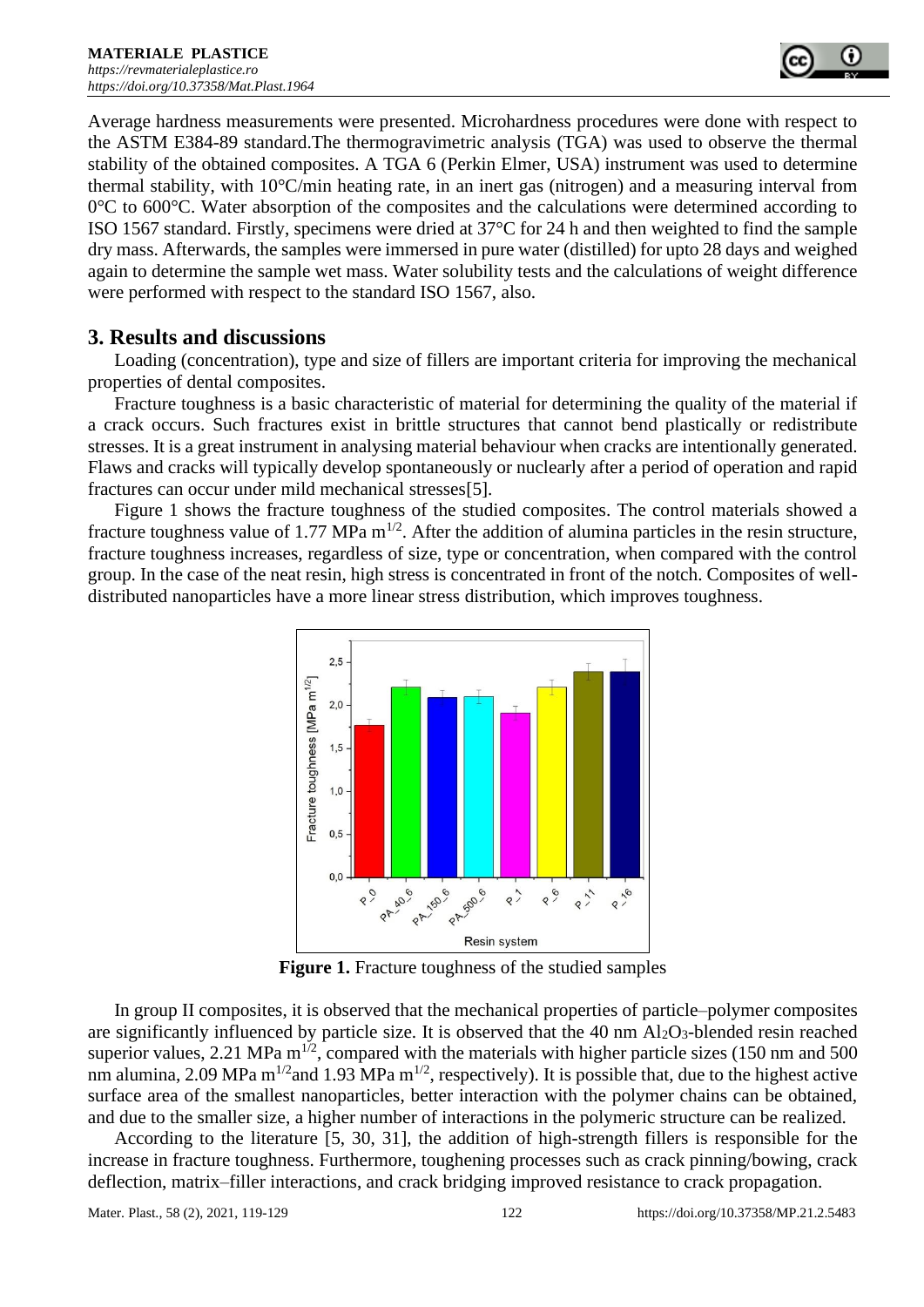

In the case of group III composites, fracture toughness increased with increasing filler loading.The highest fracture toughness were observed for the resin systems with the highest concentrations of nanomaterial (P\_11 with 2.35 MPa m<sup>1/2</sup> and P\_16 with a value of 2.36 MPa m<sup>1/2</sup>). Since all type-sizes of particles are blended into the PMMA resin, it is possible that the synergetic properties of each type could be efficiently integrated into the final resin composite mechanical property. As an observation, the latter composites, with the highest filler concentrations, show very close values. This could mean that higher concentrations, which are not debated in this study, could lead to a regression in resin composite properties, especially when discussing fracture toughness. According to Topouzi, this tendency (i.e., reduction in fracture toughness) may be attributed to excessive filler dispersion in the PMMA matrix, resulting in the agglomeration and the formation of microcracks [26].

The incorporation of low content of large and small particles can increase fracture toughness. Flexural strength can be improved when ceramic fillers are added to dental composites [32].

The flexural test results of the manufactured compositesare shown in Figure 2. At first, it is observed that the neat resin has the lowest flexural strength, with a mean value of 96.74 MPa. For the composites from group II, the flexural strength is inversely proportional to particle size. The material with the smallest particles reached the highest results, 155.64 MPa. Further increasing size will inevitably lead to weaker flexural strength. Smaller particle sizes result in more particles sharing the applied stress in a given tested area.



**Figure 2.** Flexural strength of the studied samples

In the case of 3<sup>rd</sup> group materials, flexural strength values are directly proportional to added filler concentration, reaching a peak value of 168.45 MPa (P\_16). Again, it is observed that for the highest filler loading resin composites, values are comparable, meaning that a possible performance threshold is reached near the 16 wt.% filler concentration. Further increasing the amount of fillers could cause a decrease in flexural strength, which could be explained by the agglomerating tendency of filler particles, especially for the nanoparticles that could lead to faster initiation of sample failure.

Uniformly dispersed nanoparticles inhibit crack proliferation and increase flexural strength substantially. Flexural strength is improved due to the increased surface area of filler particles due to decreased particle size, which results in high surface energy at the filler-matrix interface.

Flexural modulusvaluesshow a higher difference between the materials from the  $2<sup>nd</sup>$  group, whereas, in the case of  $3<sup>rd</sup>$  group composites, the difference is negligible. Figure 3 displays the results of the flexural modulus of the analysed resin composites.

The integration of  $Al_2O_3$  particles into dental composites increases flexural modulus. When compared with the neat resin, in this study, the flexural modulus of PMMA composites increases by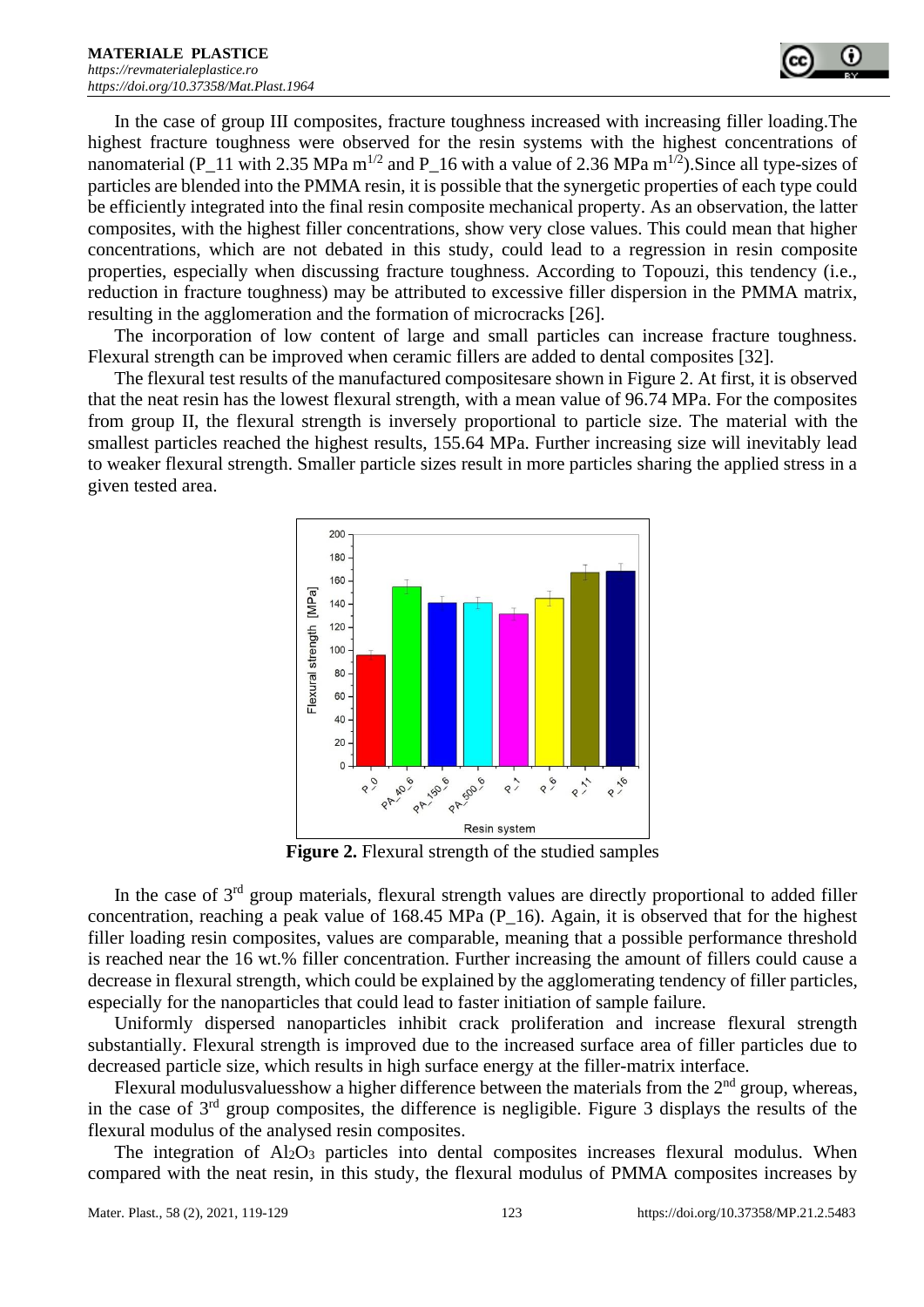

61.49 % for the material with the lowest nanoparticle size, leading to an increase of only 19.78 % in the case of the largest particle size composite. On the other side, in group III, the highest increase was 75.4 % for the highest filler hybrid concentration.



**Figure 3.** Flexural modulus of the studied samples

The increase in flexural modulus is due to the incorporation of inorganic material with a rigid structure, which enables the polymer matrix to migrate strain to the stiffer particles while also limiting polymer mobility due to matrix-particle interactions, transforming the overall material to a stiffer state.

Filler particles in the resin matrix improve mechanical properties such as hardness [33]. It is observed in Figure 4 that, regardless of the group discussed, the hardness increase is very straightforward. The neat composite has the lowest microhardness, 22.07 MPa. The highest microhardness is achieved in group III, with an increase of 90.90 % (P\_16).



**Figure 4.** Microhardness of the studied samples

Since rigid inorganic particles have significantly higher stiffness than polymer matrices, inserting micro- or nanoparticles improves hardness efficiently. At higher concentrations, microparticles increased hardness more than nanoparticles.

Also, increasing filler loading will lead to increased hardness values, observations discussed by other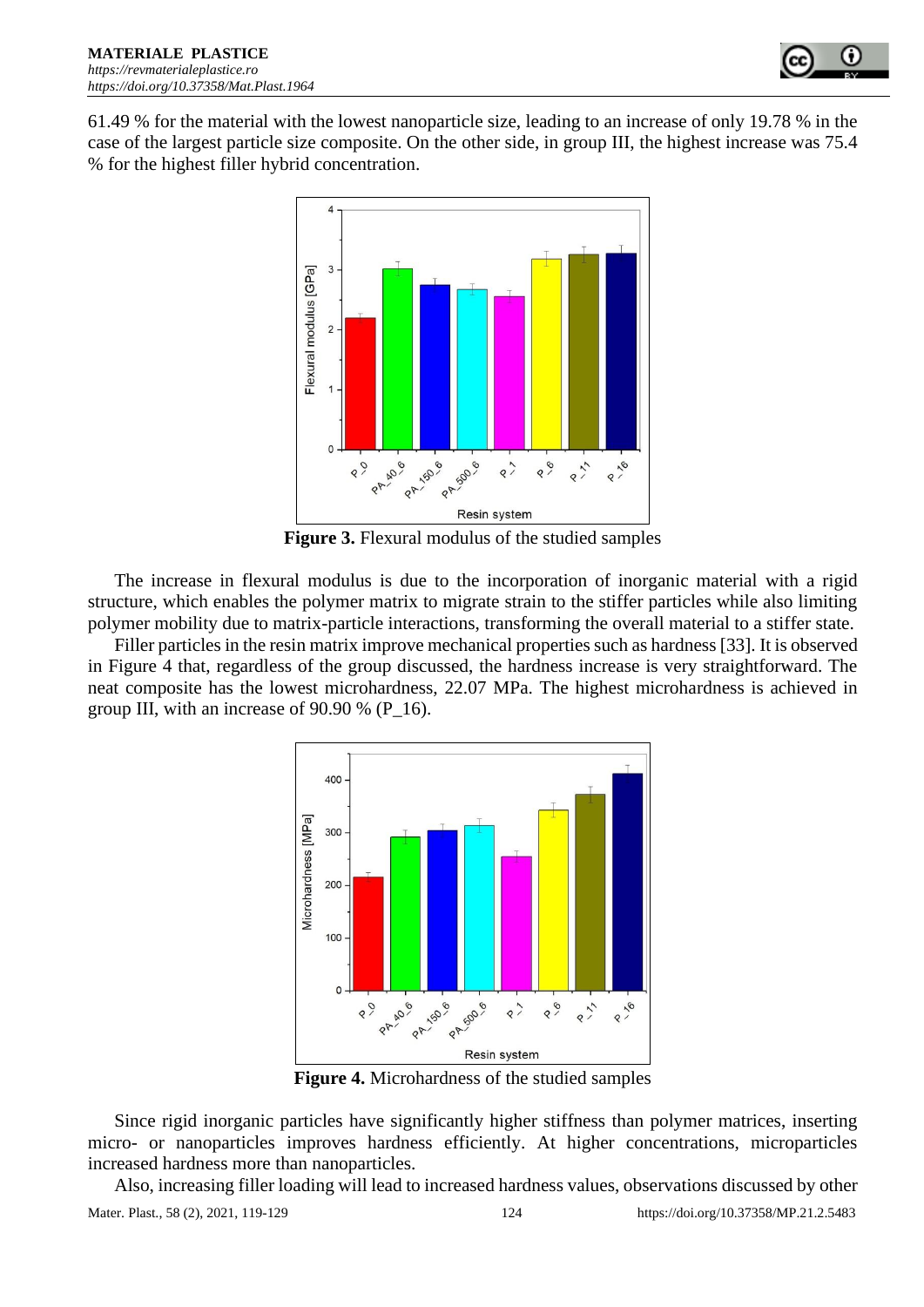authors, also [34, 35]. A uniform nanoparticle dispersionprovides sufficient distances between the particles, enhancing composite strength and stiffness [36]. As a result, filler particle size and filler content will influence the hardness of dental composites.

Figure 5 shows the thermogravimetric curves of the PMMA composites. The highest degradation temperature was found in microcomposites, followed by nanocomposites, and the lowest temperature was found in pure PMMA. PMMA-Al<sub>2</sub>O<sub>3</sub> composites are more thermally stable than control resin. The TGA curves indicated no noticeable weight loss up to a temperature of 200°C. Further increasing the temperature showed an abrupt decrease in weight. Complete weight loss was achieved for the neat resin at approximately 400°C. Different thermal degradation behaviours were found in the samples. The degradation temperature of the group II and group III samples was significantly higher than that of the PMMA matrix.



**Figure 5.** TGA curves for control resin and the resins with 40 nm and 500 nm alumina, 6 wt.% and 16 wt.% hybrids

Furthermore, no residual material was detected in the PMMA sample at temperatures up to 450°C. This activity is representative of the random chain scission processes that arise during the degradation of PMMA. Thermal behaviour of group II and group III composites samples were comparable, the exception being the composite with 16 wt.%  $Al_2O_3$  size-hybrid. However, some variations were observed; microcomposites exhibited a significantly higher degradation temperature than nanocomposites, suggesting microcomposites' high thermal stability. Over 300°C, the degradation rate increased exponentially. End groups have weaker bonding chains than polymer chain structures and begin to decay at about 250°C. PMMA degrades by random scission at temperatures above 300°C, and the depolymerisation rate increases due to main chain scission. As the temperature rises above 300°C, the PMMA degrades due to random scission, the depolymerisation rate increases due to main chain scission, and the entire polymer unzips entirely.

Water absorption and water solubility were higher for the alumina-based composite materials than those in the control group. Table 2 shows the values for water absorption and solubility analysis.

Acrylic resin can have good mechanical and physical properties, as well as water absorption and solubility. Water functions as a plasticizer, inducing dimensional changes and lowering the mechanical properties of the composites, such as hardness and fatigue limit.

The composites in this experiment have significantly higher water absorption and solubility values than the control group.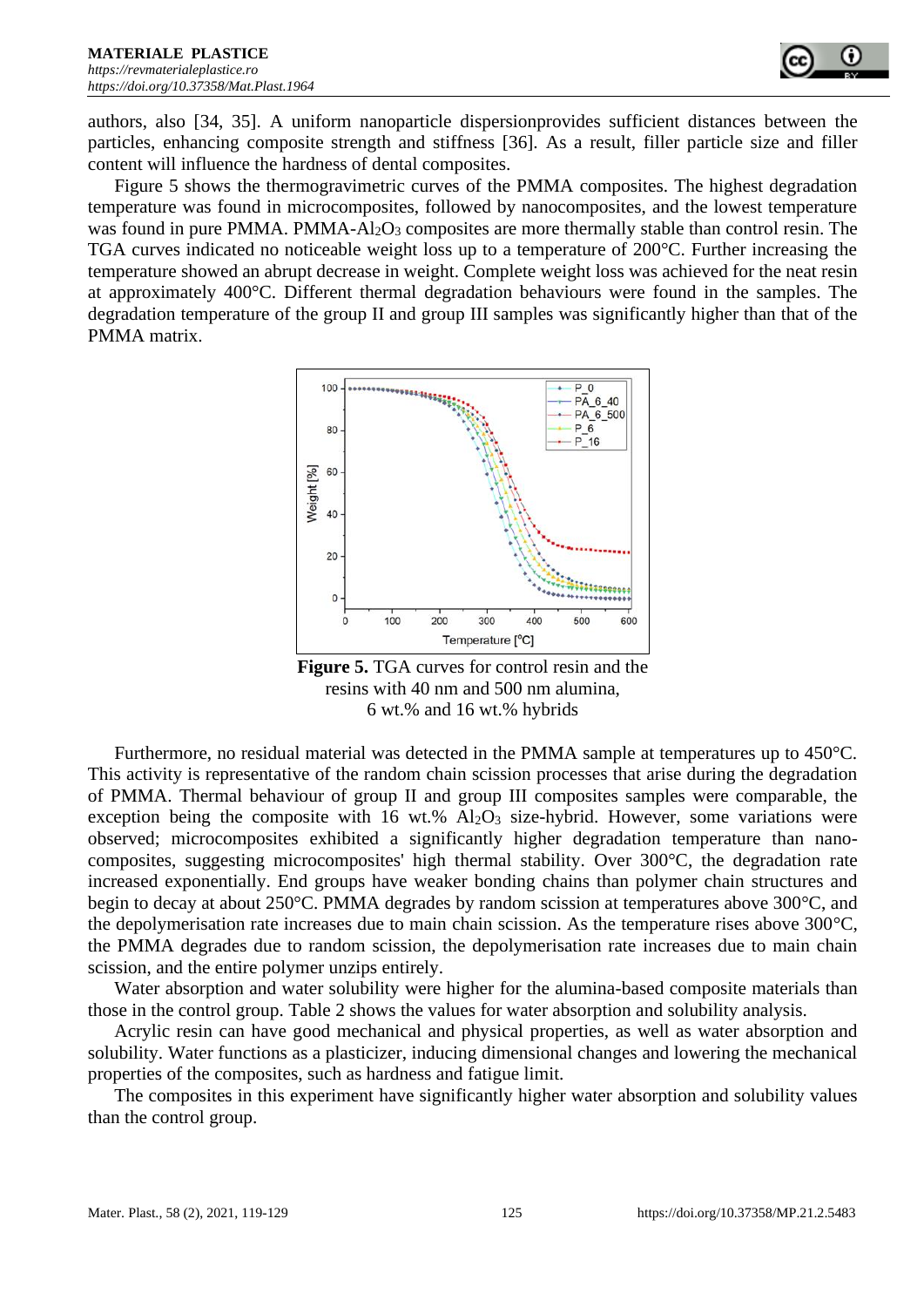

| Resin system | Water absorption $[\mu g/mm^3]$ | Water solubility [ $\mu$ g/mm <sup>3</sup> ] |
|--------------|---------------------------------|----------------------------------------------|
| P            | $15.01 \pm 0.61$                | $1.02 + 0.04$                                |
| PA 40 6      | $17.68 \pm 0.74$                | $1.21 \pm 0.05$                              |
| PA 500 6     | $15.33 \pm 0.61$                | $1.12 + 0.04$                                |
| P 6          | $21.02 \pm 0.84$                | $1.22 + 0.05$                                |
| P 16         | $37.26 \pm 1.49$                | $1.72 \pm 0.07$                              |

|  | Table 2. Water absorption and water solubility tests for the studied samples |  |  |
|--|------------------------------------------------------------------------------|--|--|
|  |                                                                              |  |  |

This discovery can be due to the fact that water absorption and solubility are caused by the presence of soluble impurities, filler particle size and distribution, interfacial properties between the filler and the resin matrix, and composite homogeneity. The majority of water molecules share the free volume between the chains and crosslinks and microvoids or concentrate at the filler–polymer interface. As a consequence, water absorption will stimulate filler–matrix break-down and debonding. The plasticizing effect of water molecules often promotes hydrolytic deterioration of the matrix and filler–matrix interface, resulting in a decrease in mechanical properties. The solubility of resin composites is influenced by the filler form, filler processing, and the presence of air voids, which reduce material content. These findings are confirmed by these analyses that found the composite groups' water absorption levels to be greater than the control group's.

# **4. Conclusions**

Within the limitations of the present study, the following conclusions can be drawn. The composite resins were manufactured by the addition of alumina particles, of different sizes and concentrations, to a PMMA denture resin. The addition of alumina particles to PMMA resin adversely affected the mechanical properties of the materials for 1 wt.%, 6 wt.%, 11wt.%and 16 wt.% and sizes of 40 nm, 150 nm and 500 nm. It has been found that the addition of smaller particle sizes shows better mechanical properties, but lower resistance to water adsorption and solubility. Concomitantly, for the ternary blended alumina particle composites, group III, mechanical properties show a direct trend with concentration but showed weaker water resistance properties. The size of filler particles has a significant impact on the fracture resistance of polymer dental composites. In addition to other considerations, this property of dental composites can be increased by adding nanoparticle fillers at low concentrations. Based on the present study results, when discussing an optimal particles size should be as small as possible, proven by the used nanoparticles of 40 nm in diameter. When discussing alumina size-hybrid, an optimal concentration appears to be the second-biggest concentration, 11 wt.%. This can be explained by the very similar fracture toughness, flexural strength and flexural modulus with the highest concentration composite, 16 wt.%  $Al_2O_3$ .

## **References**

1. KEYOUNGJIN CHUN, JONG YEOP LEE, Comparative study of mechanical properties of dental restorative materials and dental hard tissues in compressive loads, Journal of Dental Biomechanics, Volume 5, 2014, pages 1–6, DOI:10.1177/1758736014555246.

2. VADERHOBLI R. M., Advances in dental materials,Dental Clinics of North America, Volume 55, Issue 3,2011, Pages 619–625, doi:10.1016/j.cden.2011.02.015.

3. ESRA KUL, LÜTFÜİHSANALADAĞ, RUHIYESILDAL, Evaluation of thermal conductivity and flexural strength properties of poly(methyl methacrylate) denture base material reinforced with different fillers, The Journal of Prosthetic Dentistry, Volume 116, Issue 5, 2016, Pages 803-810, doi:10.1016/j.prosdent.2016.03.006.

4. YINGYING PAN, FENGWEI LIU, DAN XU, XIAOZE JIANG, HAO YU, MEIFANG ZHU, Novel acrylic resin denture base with enhanced mechanical properties by the incorporation of PMMA-modified hydroxyapatite, Progress in Natural Science: Materials International, Volume 23, Issue 1, 2013, Pages 89-93, doi: 10.1016/j.pnsc.2013.01.016.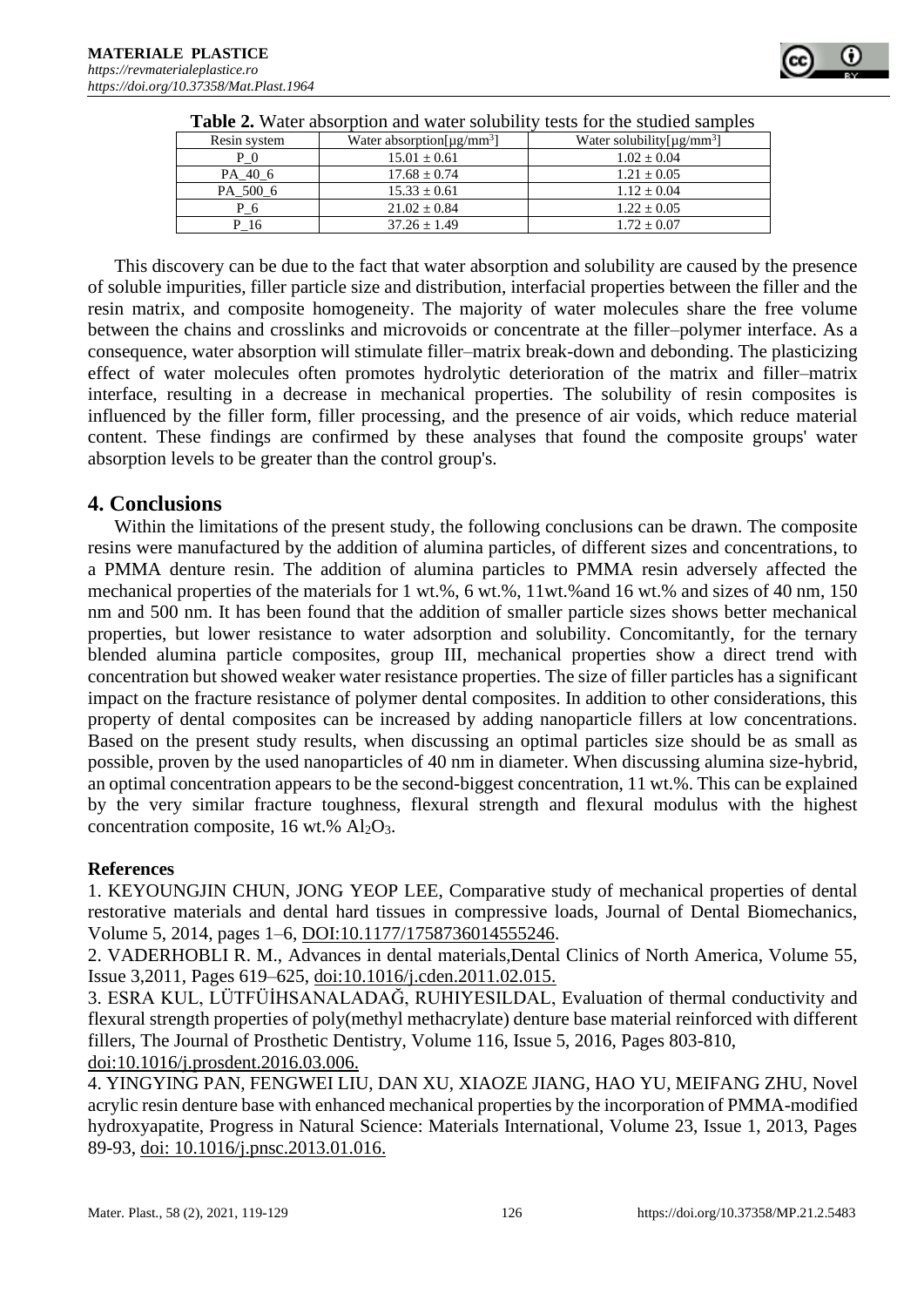

5.FATHIEKUNDIE, CHEHUSNAAZHARI, ANDANASTUTIMUCHTAR, ZAINAL ARIFIN AHMAD, Effects of Filler Size on the Mechanical Properties of Polymer-filled Dental Composites: A Review of Recent Developments, Journal of Physical Science, Volume 29, Issue 1, 2018, pages 141- 165, doi:10.21315/jps2018.29.1.10.

6. ALEXANDRE R. VIEIRA, MARÍLIA B. SILVA, KESIA K. A. SOUZA, ARNÔLDO V. A. FILHO, ARONITA ROSENBLATT, ADRIANA MODESTO, A Pragmatic Study Shows Failure of Dental Composite Fillings Is Genetically Determined: A Contribution to the Discussion on Dental Amalgams, Frontiers in Medicine, Volume 4, 2017, Art. 186, doi: 10.3389/fmed.2017.00186.

7. MOHAMMED M. GAD, REEMABUALSAUD, Behavior of PMMA Denture Base Materials Containing Titanium Dioxide Nanoparticles: A Literature Review, International Journal of Biomaterials, Volume 2019, 2019, Article ID 6190610, doi:10.1155/2019/6190610.

8. Ferracane, J. L., Resin composite: State of the art, Dental Materials, Volume 27, Issue 1, 2011, Pages 29–38, doi:10.1016/j.dental.2010.10.020.

9. YIZHI LIU, YI SUN, FANLIN ZENG, WEILIXIE, YANG LIU, LIN GENG, Effect of nano SiO<sub>2</sub> particles on the morphology and mechanical properties of POSS nanocomposite dental resins, Journal of Nanoparticle Research, Volume16,2014, Art. No. 2736, doi:10.1007/s11051-014-2736-0. 10.BYRASANDRACHANNAPPAMUDDUGANGADHAR,

AMARNATHGOWDAGERESHAMANNA, SIDDHI TRIPATHI, SUCHISMITADIKSHIT, DIVYA MS, Biomaterials for dental implants: An overview, International Journal of Oral Implantology and Clinical Research, Volume 2, Issue 1, 2011, Pages 13-24, doi:10.5005/jpjournals-10012-1030.

11. MOHAMMAD HOSSEINALIPOUR, JAFARJAVADPOUR, H. R. REZAIE, TAIMAZDADRAS, AMIR NEMATIHAYATI, Investigation of mechanical properties of experimental bis-GMA/TEGDMA dental composite resins containing various mass fractions of silica nanoparticles, Journal of Prosthodontics, Volume 19, Issue 2, 2009, Pages 112–117, doi:10.1111/j.1532-849X.2009.00530.x.

12. TAISMUNHOZ, YANN FREDHOLM, PASCALINERIVORY, SANDRA BALVAY, DANIEL HARTMANN, PEDRO DA SILVA, JEAN-MARC CHENAL, Effect of nanoclay addition on physical, chemical, optical and biological properties of experimental dental resin composites, Dental materials, Volume 33, Issue 3, 2017, Pages 271–279, doi:10.1016/j.dental.2016.11.016.

13. ERIC HABIB, RUILI WANG, YAZI WANG, MEIFANG ZHU, AND X. X. ZHU, Inorganic fillers for dental resin composites: Present and future, ACS Biomaterials Science & Engineering, 2015, Volume 2, Issue 1, Article 1, Pages 1-11, doi:10.1021/ acsbiomaterials.5b00401.

14. FABIANAMEZZAROBAORTENZIGRACIANO, JOÃOTADEU AMIN GRACIANO, LARISSA PINCELLI CHAVES, TEREZINHA DE JESUS ESTEVESBARATA, REGINA GUENKA PALMA-DIBB, LINDA WANG, Evaluation of translucency of a nanofilled and a microhybrid resin composites, Brazilian Dental Science, Volume 15, Issue 3, 2012, Pages 38–42, doi:10.14295/bds.2012.v15i3.825.

15. MOHAMMED M. GAD, AHMED RAHOMA, REEMABUALSAUD, AHMAD M. AL-THOBITY, SULTAN AKHTAR, INTISAR A. SIDDIQUI, FAHAD A. AL-HARBI, Influence of artificial aging and ZrO2 nanoparticle-reinforced repair resin on the denture repair strength, Journal of Clinical and Experimental Dentistry, Volume 12, Issue 4, 2020, Pages e354-e362,

doi:10.4317/jced.56610.

16. MUHAMMAD SOHAIL ZAFAR, Prosthodontic Applications of Polymethyl Methacrylate (PMMA): An Update, Polymers, Volume 12, Issue 10, 2020, Article No. 2299, doi: 10.3390/polym12102299.

17. ABDALBSEET A FATALLA, MUSTAFA S. TUKMACHI, GHASAK H JANI, Assessment of some mechanical properties of PMMA/silica/zirconia nanocomposite as a denture base material, IOP Conference Series: Materials Science and Engineering, Volume 987, 2020, Art. No. 012031, doi: 10.1088/1757-899X/987/1/012031.

18. RATTAN, S., FAWCETT, D., TENNANT, M., GRANICH, J., POINERN, G.E.J., Progress of nanomaterials in preventative and restorative dentistry, Recent Progress in Materials, Volume 3, Issue 1, 2021, Art. 42, doi:10.21926/rpm.2101007.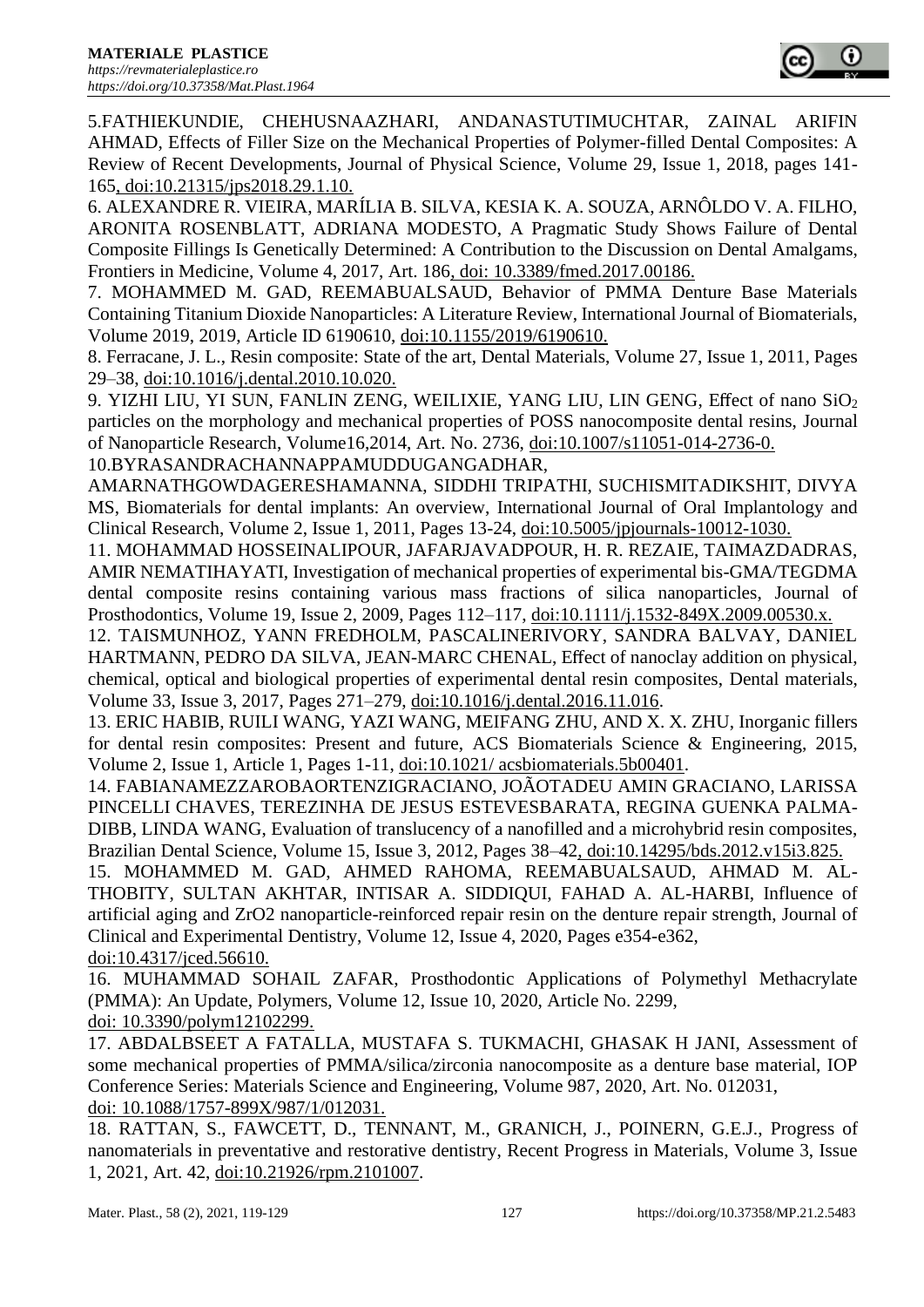

19. AYDIN SEVINÇ, B., HANLEY, L., Antibacterial activity of dental composites containing zinc oxide nanoparticles, Journal of Biomedical Materials Research Part B Applied Biomaterials, Volume 94, Issue 1, 2010, Pages 22-31, doi:10.1002/jbm.b.31620.

20.RODRIGUEZ-QUIROS, H. A., CASANOVA-YEPES, H. F., Effect of the functionalization of silica nanoparticles as a reinforcing agent on dental composite materials, RevistaFacultad de Ingeniería, Volume 75, 2015, Pages 36-44, doi: 10.17533/udea.redin.n75a05.

21. FUGOLIN AP, PFEIFER CS, New resins for dental composites, Journal of Dental Research, Volume 96,2017, Pages 1085-1091, doi:10.1177/0022034517720658.

22. IPPEIHAMANAKA, YUTAKA TAKAHASHI, HIROSHI SHIMIZU, Mechanical properties of injection-molded ther-moplastic denture base resins, ActaOdontologicaScandinavica, Volume 69, Issue 2, 2011, Pages 75-79, doi: 10.3109/00016357.2010.517557.

23. SEPEHRSALARI, SARA DADKAN, MEHRDADKHAKBIZ, MOHAMMAD ATAI, Effect of nanoparticles on surface characteristics of dental nanocomposite, Medical Devices & Sensors, Volume 3, Issue 6, 2020, e10081, doi: 10.1002/mds3.10081.

24. NESETVOLKANASAR, HAMDIALBAYRAK, TURANKORKMAZ, ILSERTURKYILMAZ, Influence of various metal oxides on mechanical and physical properties of heat-cured polymethyl methacrylate denture base resins, Journal of Advanced Prosthodon-tics, Volume 5, Issue 3, 2013, pages 241-47, doi:10.4047/jap.2013.5.3.241.

25. C.J. SCHWARTZ, S. BAHADUR, Studies on the tribological behavior and transfer film– counterface bond strength for polyphenylene sulfide filled with nanoscale alumina particles, Wear, Volume237, Issue 2, 2000, Pages 261-273, doi:10.1016/S0043-1648(99)00345-2.

26.MARIANTHITOPOUZI, ELEANAKONTONASAKI, DIMITRIOSBIKIARIS,

LAMBRINIPAPADOPOULOU, KONSTANTINOS M PARASKEVOPOULOS, PETROSKOIDIS, Reinforcement of a PMMA resin for interim fxed prostheses with silica nanoparticles, Journal of the MechanicalBehavior of Biomedical Materials, Volume 69, 2017, Pages 213–222,

doi:10.1016/j.jmbbm.2017.01.013.

27. AHMED, M. A., EBRAHIM, M. I., Effect of zirconium oxide nanofillers addition on the flexural strength, fracture toughness, and hardness of heat-polymerized acrylic resin, World Journal of Nano Science and Engineering, Volume 4, Issue 2, 2014, Pages 50-57, doi:10.4236/wjnse.2014.42008.

28. FARZADFOROUTAN, JAVADPOURJAFAR, MOHAMMAD ATAI, H. R. REZAIE, Mechanical properties of dental composite materials reinforced with micro and nano-size Al2O3 filler particles, Iranian Journal of Materials Science and Engineering, Volume 8, Issue 2, 2011, Pages 25-33.

29. SAFARABADI, M., KHANSARI, N., REZAEI, A., An experimental investigation of HA/AL2O3 nanoparticles on mechanical properties of restoration materials, Engineering Solid Mechanics, Volume 2, Issue 3, 2014, Pages 173–182, doi:10.5267/j.esm.2014.4.006.

30. V. VYSKOCIL, T. NAVRATIL, A. DANHEL, J. DEDIK, Z. KREJCOVA, L. SKVOROVA, J. TVRDIKOVA, J. BAREK, Voltammetric Determination of Selected Nitro Compounds at a Polished Silver Solid Amalgam Composite Electrode, Electroanalysis, Volume 23, 2011, Pages 129-139, doi:10.1002/elan.201000428.

31. FATHIEKUNDIE, C. H. AZHARI, ZAINAL ARIFIN AHMAD, Effect of nano- and micro-alumina fillers on some properties of poly(methyl methacrylate) denture base composites, Journal of the Serbian Chemical So-ciety, Volume 83, 2017, Pages 56-56, doi: 10.2298/JSC170118056K.

32. ZANDINEJAD, A. A., ATAI, M., PAHLEVAN, A., The effect of ceramic and porous fillers on the mechanical properties of experimental dental composites, Dental Materials, Volume 22, Issue 4, 2006, Pages 382–387, doi:10.1016/j.dental.2005.04.027.

33. CULHAOGLU, A. K., PARK, J., A comparison of the wear resistance and hardness of two different indirect composite resins with a ceramic material, opposed to human enamel, European Journal of General Dentistry, Volume 2, Issue 3, 2013, Pages 274–280, doi:10.4103/2278-9626.116024.

34. ANDREAS FALTERMEIER, MARTIN ROSENTRITT, CLAUDIA REICHENEDER, DIETER MÜSSIG, Experimental composite brackets: Influence of filler level on the mechani-cal properties.